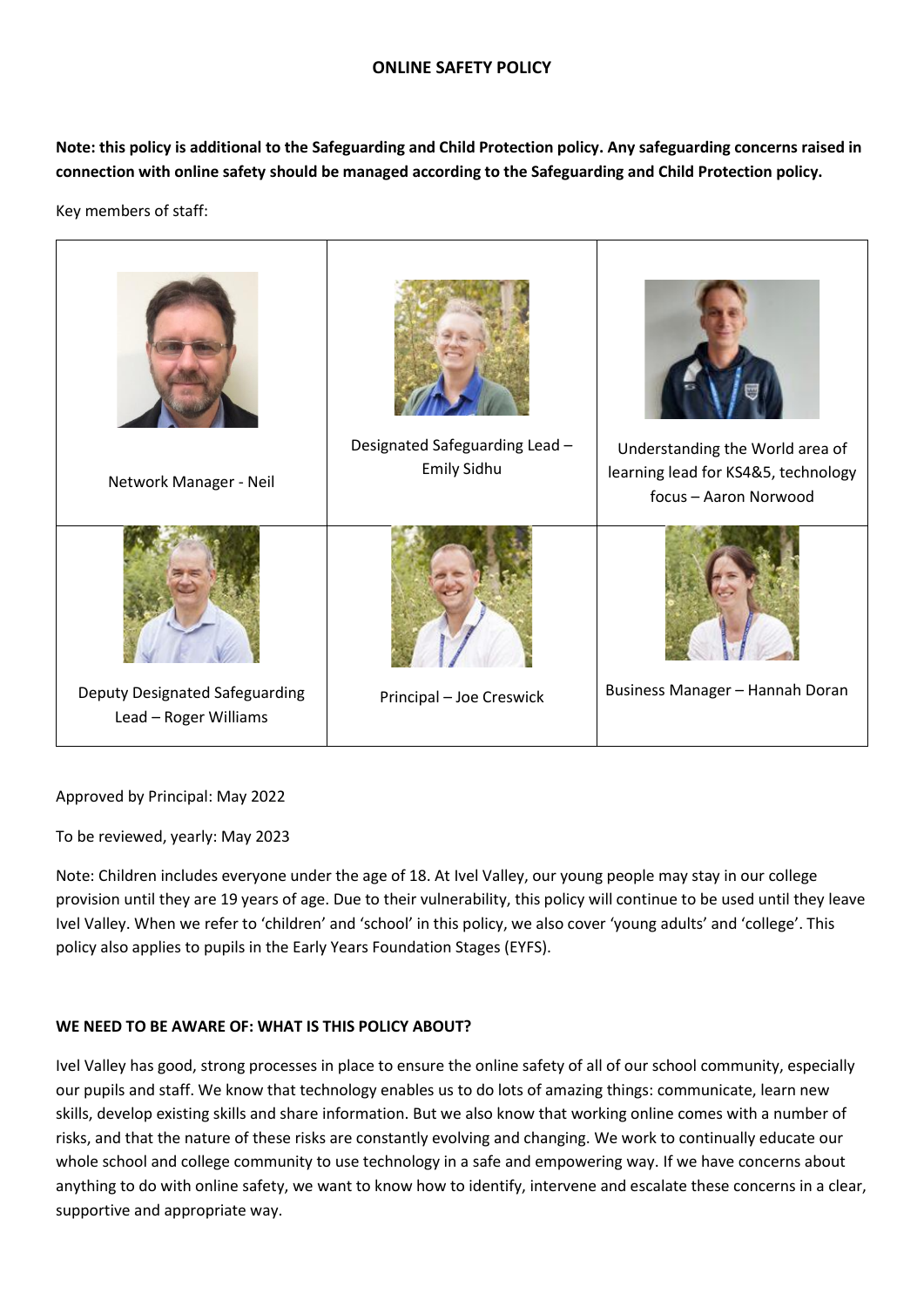Every pupil at Ivel Valley has an Education, Health and Care Plan (EHCP), so we know that they need sensitive, specialised support in all areas, including online safety. This policy reflects this.

# **WE NEED TO BE AWARE OF: WHAT ARE THE RISKS?**

Our approach to online safety is based on addressing the following categories of risk:

- **Content** being exposed to illegal, inappropriate or harmful content, such as pornography, fake news, racism, misogyny, self-harm, suicide, anti-Semitism, radicalisation and extremism;
- **Contact** being subjected to harmful online interaction with other users, such as peer-to-peer pressure, commercial advertising and adults posing as children or young adults with the intention to groom or exploit them for sexual, criminal, financial or other purposes;
- **Conduct** personal online behaviour that increases the likelihood of, or causes, harm, such as making, sending and receiving explicit images (e.g. consensual and non-consensual sharing of nudes and semi-nudes and/or pornography), sharing other explicit images and online bullying;
- **Commerce** risks such as online gambling, inappropriate advertising, phishing and/or financial scam.

# **WE NEED TO BE AWARE OF: HOW DO WE KEEP OURSELVES SAFE ONLINE AT IVEL VALLEY?**

- At Ivel Valley, we encourage staff and pupils to have ongoing conversations about internet use, recognising that openly talking about what children and young people do online is the best way to understand their experiences and feelings about being online.
- Staff work to give pupils lots of opportunities to engage with technology in positive ways, including use of iPads, laptops and interactive white boards. We are always looking for exciting augmentative ways to access and use technology to enhance our learning, such as EyeGaze and VR headsets.
- At EY-KS3, online safety is fully integrated into our curriculum; it is built into our 'understanding the world' and 'PSED' areas of learning strands. We often discuss the importance of teaching online safety for all ages. A large number of supportive resources to aid teaching and learning are saved in our shared 'Curriculum' Google Drive. Teachers will be expected to deliver a minimum of two online safety lessons per half term. The content of these will be based on: individual need, individual stages on the curriculum and the topic breadth grid. At least one observation related to online safety should be recorded per pupil per half term on Evidence for Learning, using the 'online safety' tag.
- At KS4 and 5, online safety is integrated into ASDAN accreditations, and teachers augment this with an ongoing coverage of online safety . Where appropriate, these pupils are given increasing opportunities to use laptops to complete classwork, and some of them have use of their own Ivel Valley email address, to help to maintain positive contact with each other and staff, using a safe system. Staff must recognise that at these ages pupils are increasingly likely to use their own devices and have their own social media accounts. It is vital that staff take time to discuss with pupils how they access the internet, and continually offer teaching that is responsive to individual pupil need.
- We recognise that due to all of our pupils having individual additional needs, they will all access technology and the internet in unique ways, and that their learning connected to online safety might not progress in a linear way. It is important that teachers have the flexibility to understand and respond to individual pupil need regarding online safety, in correspondence with their identified strengths and needs, considering the risks highlighted above and with reference to the National Curriculum computing programmes of study and RSE guidance – see appendix one;
- Our IT team will ensure that all appropriate safety settings and filtering arrangements are applied to all devices that are used around the school, including laptops and iPads.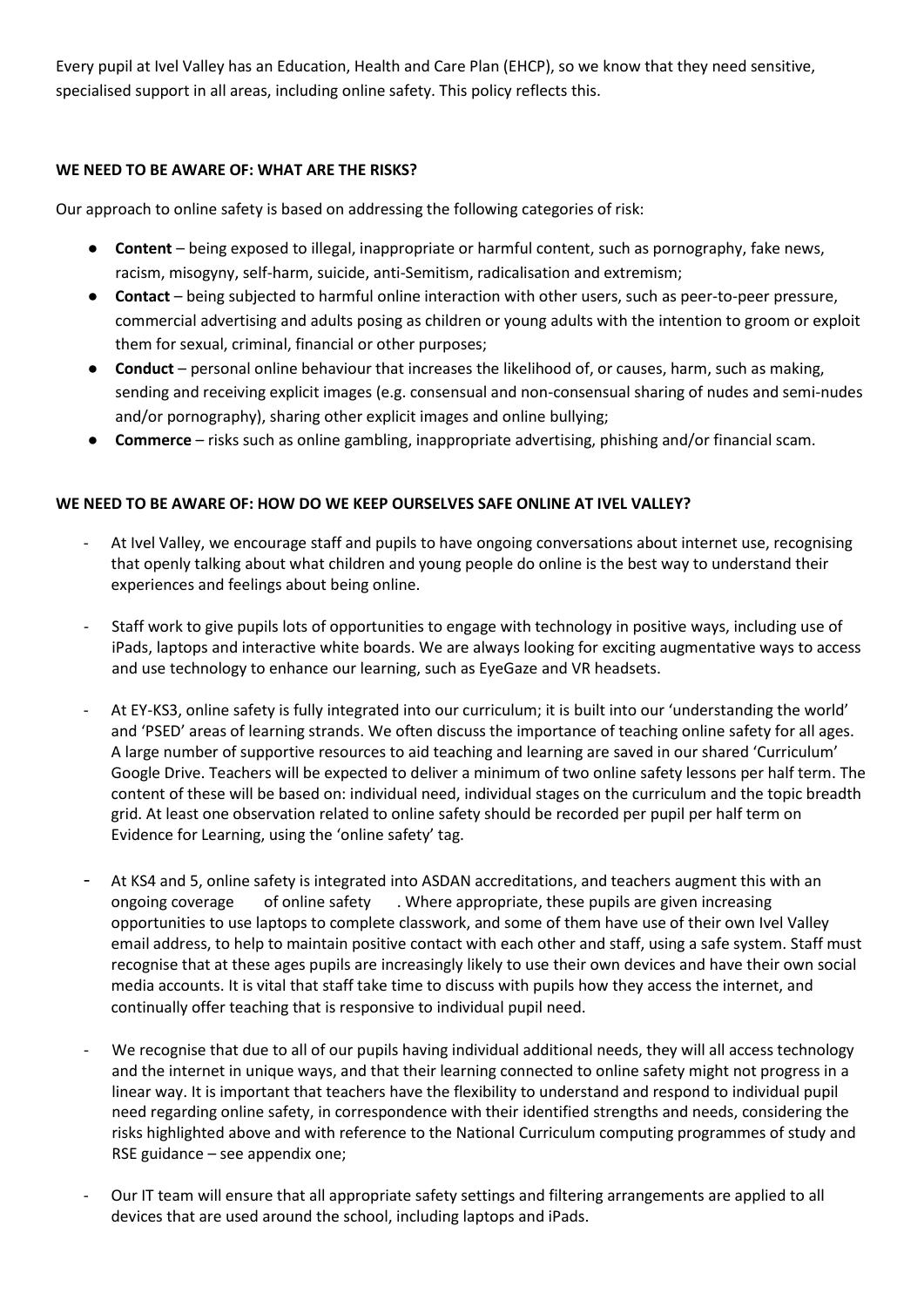- We utilise the Schools Broadband Prevent alerting system that notifies the Designated Safeguarding Lead (DSL) if anyone accesses or tries to access a website that falls into a category of concern. This allows the DSL to take appropriate supportive action.
- We use reputable, secure systems to communicate with our school community, including our Ivel Valley email addresses, ParentMail and Class Dojo.

# **WE NEED TO BE AWARE OF: WHAT DO WE EXPECT OUR STAFF TO DO?**

## **All staff will:**

- support and encourage pupils to engage positively with technology and internet access;
- supervise and monitor pupils whilst they access the internet, with an awareness that pupils might access inappropriate or harmful material deliberately or accidentally;
- be aware that technology is a significant component in many safeguarding and wellbeing issues, and that children are at risk of online abuse;
- report any concerns around online safety, including sending of nude or semi-nude images, cyberbullying and sexual violence or harassment, using CPOMS, as per the safeguarding policy;
- adhere to relevant policies and training alongside this policy: GDPR, Prevent, code of conduct, data protection, confidentiality and use of IT agreement;
- be aware that if they misuse IT, they may be subject to disciplinary procedures;
- not have their mobile phones on their person whilst they are in contact with pupils, unless for one of two reasons:
	- o Expecting a personal phone call, such as a GP appointment, with permission from the leadership team
	- o When supporting pupils offsite, for safety and contact purposes;
- never take photos of pupils on their personal devices (mobiles or cameras);
- only use smart watches (e.g. Apple watches) or Fitbits **as watches** around the pupils;
- ensure that they use any work devices safely and appropriately, as per the Use of IT agreement, which includes expectations around locking devices;
- access GDPR training on joining Ivel Valley, and yearly, and actively implement this;
- share job vacancies on social media if they want to, but apart from this, **no** information about Ivel Valley will be posted on personal social media;
- maintain professional boundaries around communicating with pupils online:
	- o never communicating with pupils through social media
	- o only using the school email system to email pupils
	- o only emailing them or responding to their emails during school hours
	- o maintaining professional boundaries in emails;
- FOR OFFICE-BASED STAFF ONLY: complete a yearly Display Screen Equipment self-assessment and follow guidance about how to support good posture.

# **The Principal will:**

- ensure that this policy is implemented consistently and effectively throughout Ivel Valley;
- make sure that the DSL accesses training to ensure that they have a good awareness of online safety.

# **The Designated Safeguarding Lead (DSL) will:**

- support the Principal in ensuring that this policy is implemented consistently and effectively throughout Ivel Valley;
- work with relevant staff to address any online safety issues or incidents, and ensure that they are recorded appropriately on CPOMS;
- work with relevant staff to ensure that any safeguarding concerns, including incidents of child-on-child abuse, or sexual violence / harassment are managed in line with the safeguarding & child protection policy;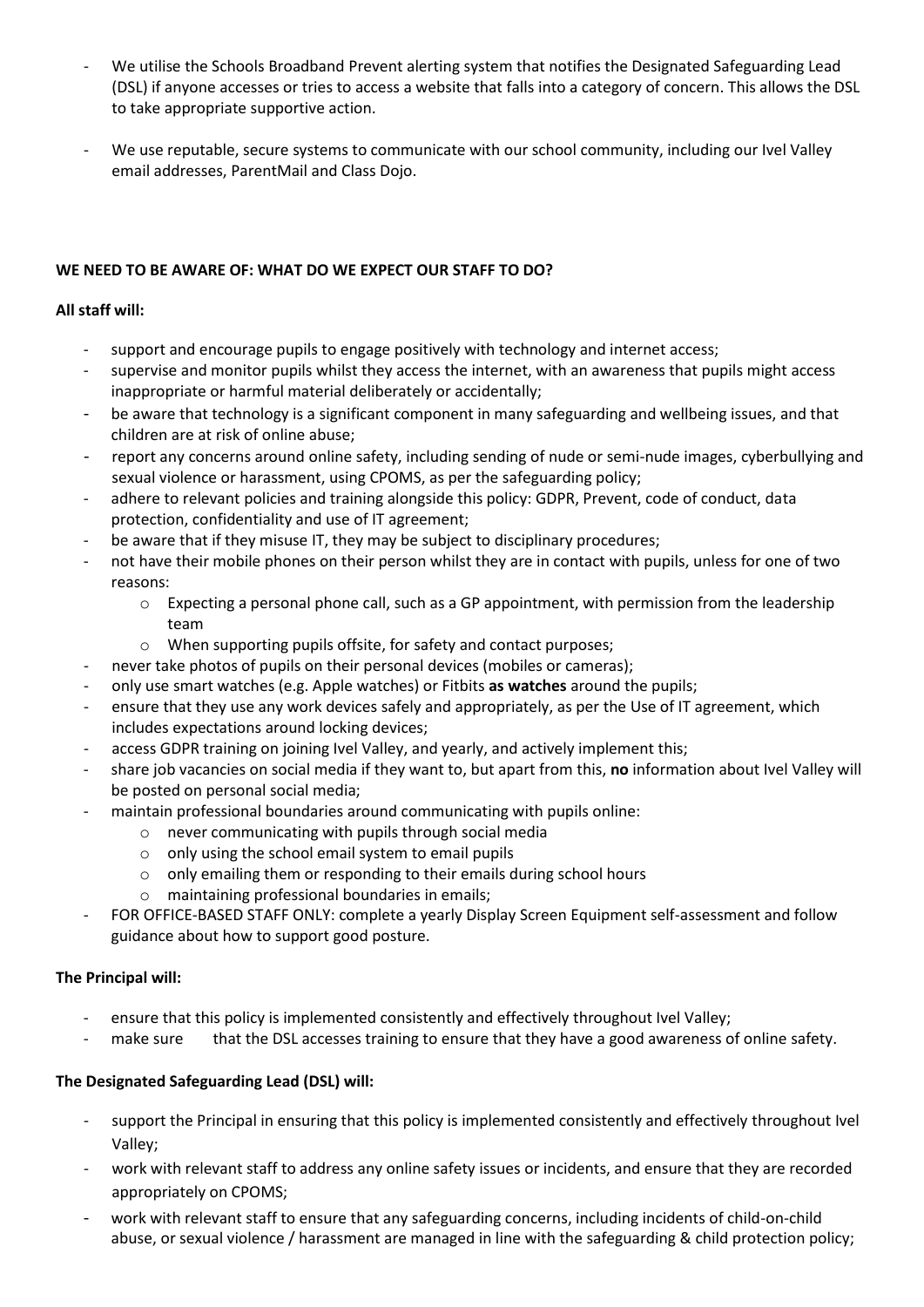- lead on delivering or organising online safety training for staff, including induction, yearly refreshers, ongoing regular updates, and covering Prevent (dealing with extremism and radicalisation, which predominantly happens online);
- lead on sharing relevant online safety information with parents / carers;
- include relevant information about online safety in safeguarding reports to governors.

## **The Network Manager will:**

- put in place an appropriate level of security protection procedures, such as filtering and monitoring systems;
- review and update these system on a regular basis to assess effectiveness and ensure pupils are kept safe from potentially harmful and inappropriate content and contact online while at Ivel Valley – including blocking access for pupils and staff to potentially dangerous or extremist sites;
- ensure that the our IT systems are secure and protected against viruses and malware, and that such safety mechanisms are updated regularly;
- conduct regular security checks and system monitoring exercises;
- work with SLT (predominantly the Business Manager and the DSL) to review Use of ICT / Acceptable Use agreements for all stakeholders;
- allocate equipment and track this through an asset register;
- liaise with the DSL or Principal regarding any concerns that they identify in connection with online safety or cyberbullying.

### **The Understand the World area of learning lead/s will:**

- support the leadership team in ensuring that appropriate learning is implemented that gives pupils sufficient knowledge and skills to stay safe online;
- support the leadership team in monitoring and evaluating the impact of the teaching and learning of online safety throughout Ivel Valley;
- support the DSL in raising parent/carer awareness;
- support teachers to access appropriate and exciting resources.

#### **Governors will:**

- have overall responsibility for monitoring this policy;
- ensure that they have a full understanding of this policy and the school keeps pupils safe online;
- hold relevant staff to account for implementing it effectively.

# **WE NEED TO BE AWARE OF: WHAT DO WE EXPECT OUR PUPILS TO DO?**

We expect our pupils to:

- engage in learning activities about online safety, adapted to their individual needs;
- where appropriate, understand that their internet activity is monitored;
- follow the Golden Rules or Expect Respect rules whilst engaging with others on the internet;
- look after technology that they use;
- use technology in a safe and appropriate way.

This is our accessible online safety policy for pupils: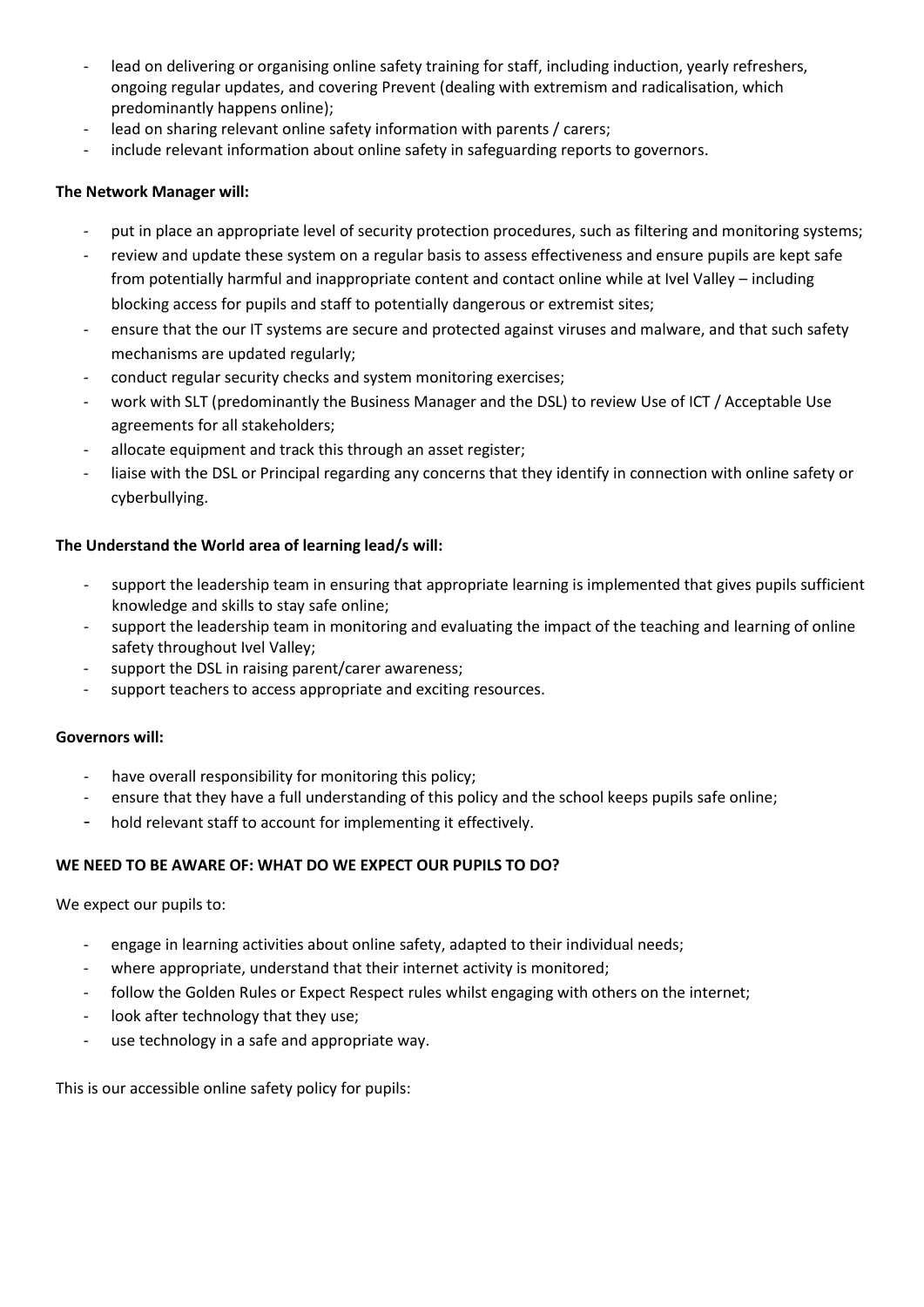

#### **Online safety at Ivel Valley**

| Online safety means keeping you safe and<br>happy when you use the internet.                                                       |
|------------------------------------------------------------------------------------------------------------------------------------|
| There are lots of brilliant things about using<br>the internet, like playing games, finding<br>information and talking to friends. |
| We might see things online that we don't<br>like, or might be illegal. We must tell<br>someone if this happens.                    |
| People online might see mean things, or try<br>to make us do things that aren't safe. We<br>must tell someone if this happens.     |
| We need to know what information about<br>ourselves we should or shouldn't share<br>online.                                        |
| Some information online is 'fake news', or is<br>a scam. We need to understand what this<br>means.                                 |
| We have to take care of the technology that<br>we use.                                                                             |
| At school and college, adults have to make<br>sure that everyone is using the internet<br>safely.                                  |

# **WE NEED TO BE AWARE OF: WHAT DO WE EXPECT OUR FAMILIES TO DO?**

We expect our families to:

- share with us any important or relevant information about how their child accesses technology and the internet;
- make us aware of any concerns about their child's online safety, to enable us to respond appropriately from a school or college perspective;
- engage with updates on Dojo or ParentMail that are relevant to them;
- contact our Network Manager if help is needed to set filters etc.;
- take steps to ensure that their child doesn't access inappropriate content.

#### **WE NEED TO BE AWARE OF: SPECIFIC INFORMATION**

#### **Acceptable internet use**

- Staff are all expected to sign an agreement regarding appropriate use of IT and the internet, and must comply with this.
- Pupils and students from KS3 upwards will be expected to sign an accessible agreement, if appropriate.
- Visitors will be expected to read and agree to our terms on acceptable use if relevant.
- Use of Ivel Valley's internet must be for educational purposes only, or for the purpose of fulfilling the duties of an individual's role.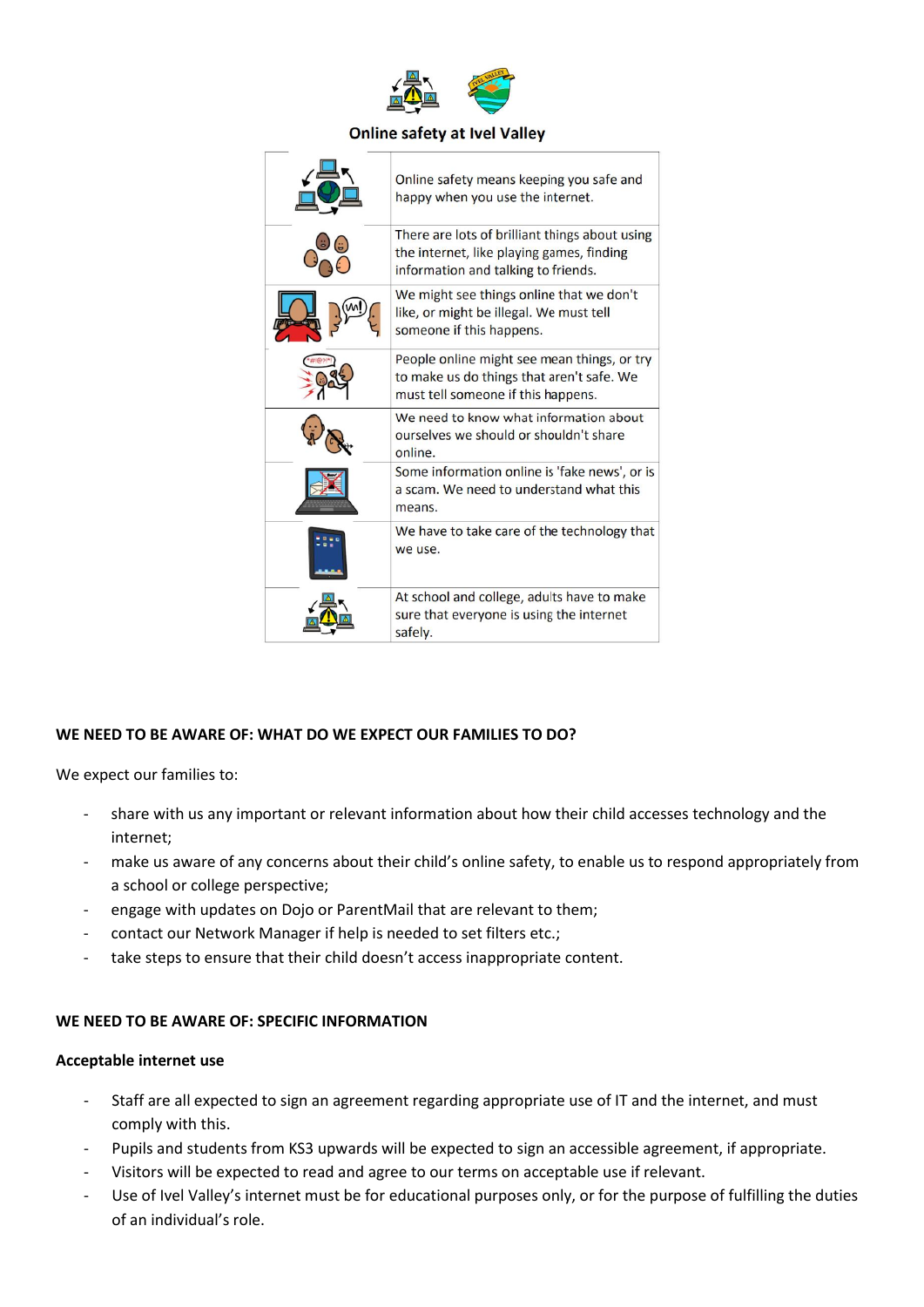The Network Manager will monitor the websites visited by pupils, staff, volunteers, governors and visitors (where relevant) to ensure they comply with the above.

# **Cyberbullying or online abuse**

- Children can abuse their peers online through:
	- o Abusive, harassing, and misogynistic messages
	- o Non-consensual sharing of indecent nude and semi-nude images and/or videos, especially around chat groups
	- o Sharing of abusive images and pornography, to those who don't want to receive such content
- Staff work to help pupils to understand that bullying and abuse can happen online as well as in real life, to understand how this might look.
- Staff encourage pupils to understand and have strategies of how to respond and then report any concerns, whether they relate to themselves or others.
- Any safeguarding concerns must be reported to the safeguarding team and using CPOMS, as per the safeguarding and child protection policy.
- If illegal, inappropriate or harmful material has been spread among pupils, we will use all reasonable endeavours to ensure the incident is contained. The DSL will consider whether the incident should be reported to the police if it involves illegal material, and will work with external services if it is deemed necessary to do so.
- The safeguarding policy contains specific guidance around youth produced sexual imagery.
- If needed, the behaviour policy will be followed to manage incidents of bullying.
- Online abuse is covered in initial safeguarding training, and is constantly reflected on through weekly safeguarding update emails.

# **Examining electronic devices**

School staff have the specific power under the Education and Inspections Act 2006 (which has been increased by the Education Act 2011) to search for and, if necessary, delete inappropriate images or files on pupils' electronic devices, including mobile phones, iPads and other tablet devices, where they believe there is a 'good reason' to do so. 'Good reasons could be that the image or file could cause harm, disrupt teaching, or breach school rules.

Staff may also confiscate devices for evidence to hand to the police, if a pupil discloses that they are being abused and that this abuse includes an online element.

# **Personal devices and mobile phones**

- Some pupils bring personal devices into school to use whilst on bus or taxi journeys. This is acceptable, but families must be aware that Ivel Valley cannot be responsible for ensuring the safety of these devices.
- Pupils are encouraged to keep personal devices in a safe place throughout the day, for example the office are able to store mobile phones.
- Pupils must not use personal devices throughout the day, unless there is a specific need for them as a learning tool, for example as a communication aid.
- College students are allowed to bring their phones to college with them; staff work with students to teach them how to use their phones to aid their independence, for example using calculators, accessing shopping apps, taking images as aide memoirs, following QR codes, or calling for help when travelling independently. Students can use their phones during break times. This must happen in the context of proactive safety messages from staff, as explored above.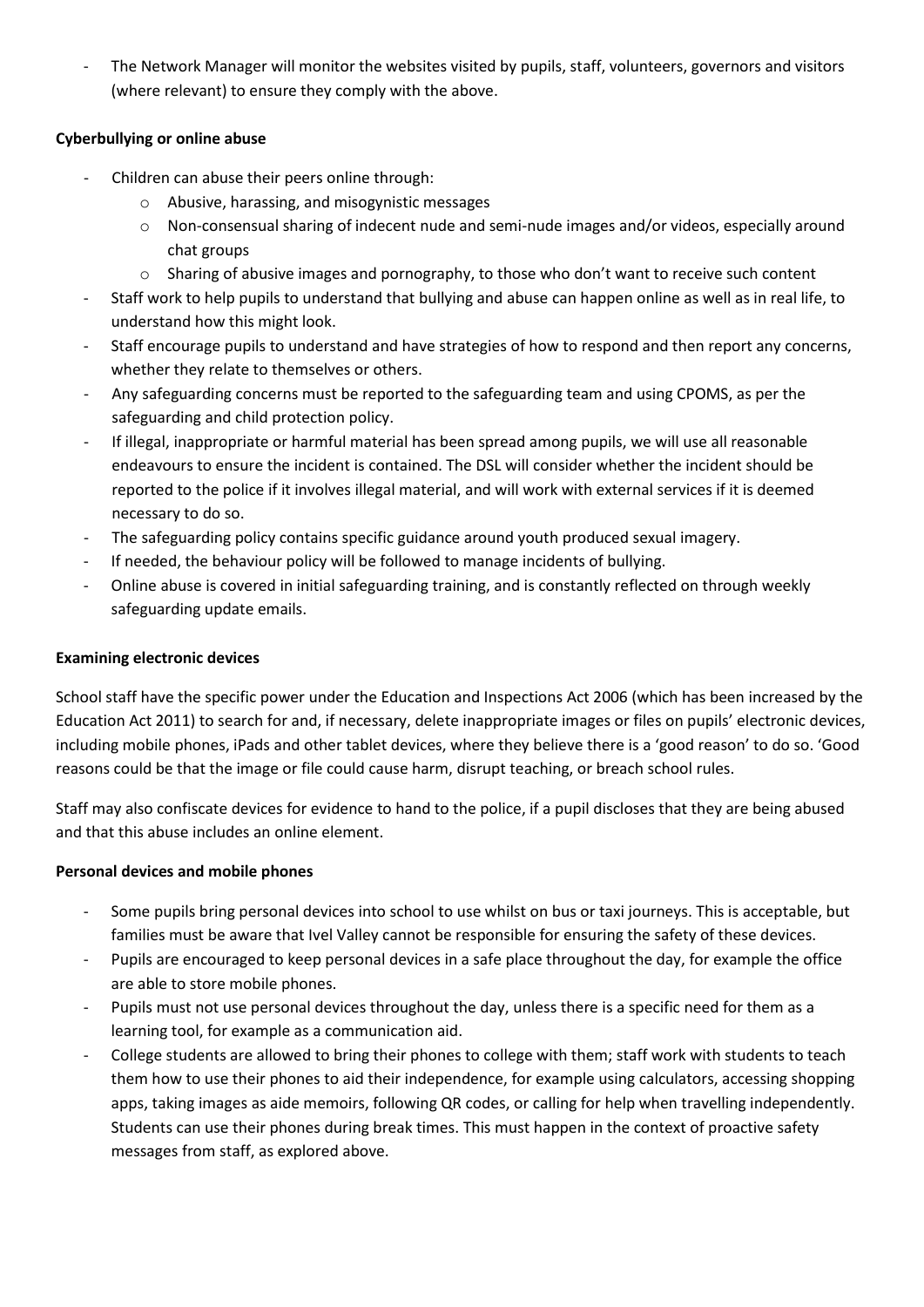#### **APPENDICES**

**ONE:** Government guidance on educating pupils about online safety

**TWO:** Online safety risk assessment

**THREE:** Prevent specific risk assessment

**FOUR:** Links to national and school documents

### **APPENDIX ONE**: government guidance on educating pupils about online safety

*The information below comes from The Key's model online safety policy, and is taken from the National Curriculum computing programmes of study, and the guidance on relationships and sex education (RSE) and health education. This is here as a reference point – as all pupils at Ivel Valley have SEND, teachers will follow our adapted curriculum and programmes of study.*

Pupils will be taught about online safety as part of the curriculum.

All schools have to teach:

- Relationships education and health education in primary schools
- Relationships and sex education and health education in secondary schools

In **Key Stage 1**, pupils will be taught to:

- Use technology safely and respectfully, keeping personal information private
- Identify where to go for help and support when they have concerns about content or contact on the internet or other online technologies

Pupils in **Key Stage 2** will be taught to:

- Use technology safely, respectfully and responsibly
- Recognise acceptable and unacceptable behaviour Identify a range of ways to report concerns about content and contact

# By **the end of primary school**, pupils will know:

- That people sometimes behave differently online, including by pretending to be someone they are not
- That the same principles apply to online relationships as to face-to-face relationships, including the importance of respect for others online including when we are anonymous
- The rules and principles for keeping safe online, how to recognise risks, harmful content and contact, and how to report them
- How to critically consider their online friendships and sources of information including awareness of the risks associated with people they have never met
- How information and data is shared and used online
- What sorts of boundaries are appropriate in friendships with peers and others (including in a digital context) How to respond safely and appropriately to adults they may encounter (in all contexts, including online)

whom they do not know

In **Key Stage 3**, pupils will be taught to:

Understand a range of ways to use technology safely, respectfully, responsibly and securely, including protecting their online identity and privacy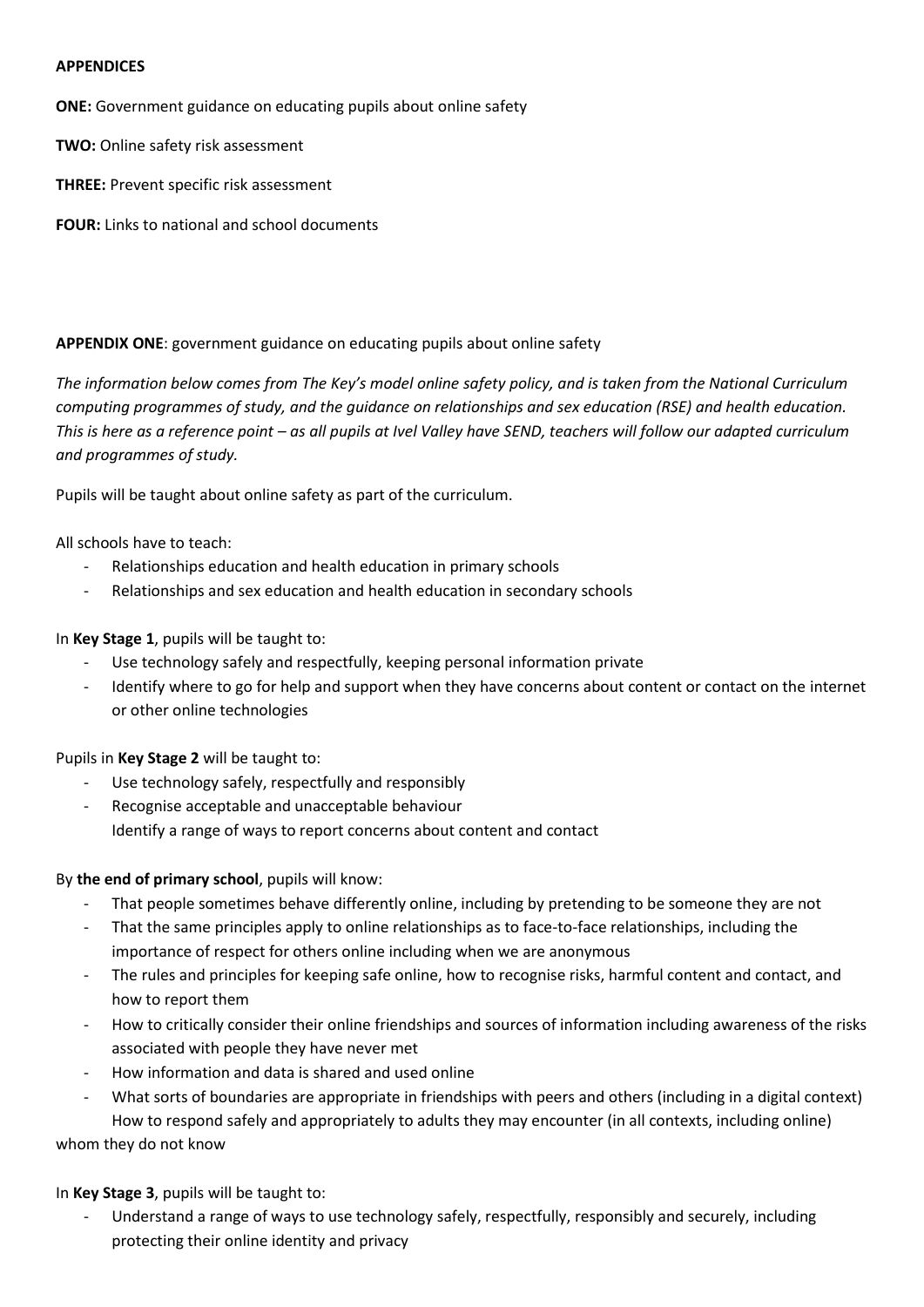Recognise inappropriate content, contact and conduct, and know how to report concerns

Pupils in **Key Stage 4** will be taught:

- To understand how changes in technology affect safety, including new ways to protect their online privacy and identity
- How to report a range of concerns

# By **the end of secondary school**, pupils will know:

- Their rights, responsibilities and opportunities online, including that the same expectations of behaviour apply in all contexts, including online
- About online risks, including that any material someone provides to another has the potential to be shared online and the difficulty of removing potentially compromising material placed online
- Not to provide material to others that they would not want shared further and not to share personal material which is sent to them
- What to do and where to get support to report material or manage issues online
- The impact of viewing harmful content
- That specifically sexually explicit material (e.g. pornography) presents a distorted picture of sexual behaviours, can damage the way people see themselves in relation to others and negatively affect how they behave towards sexual partners
- That sharing and viewing indecent images of children (including those created by children) is a criminal offence which carries severe penalties including jail
- How information and data is generated, collected, shared and used online
- How to identify harmful behaviours online (including bullying, abuse or harassment) and how to report, or find support, if they have been affected by those behaviours
- How people can actively communicate and recognise consent from others, including sexual consent, and how and when consent can be withdrawn (in all contexts, including online)

The safe use of social media and the internet will also be covered in other subjects where relevant.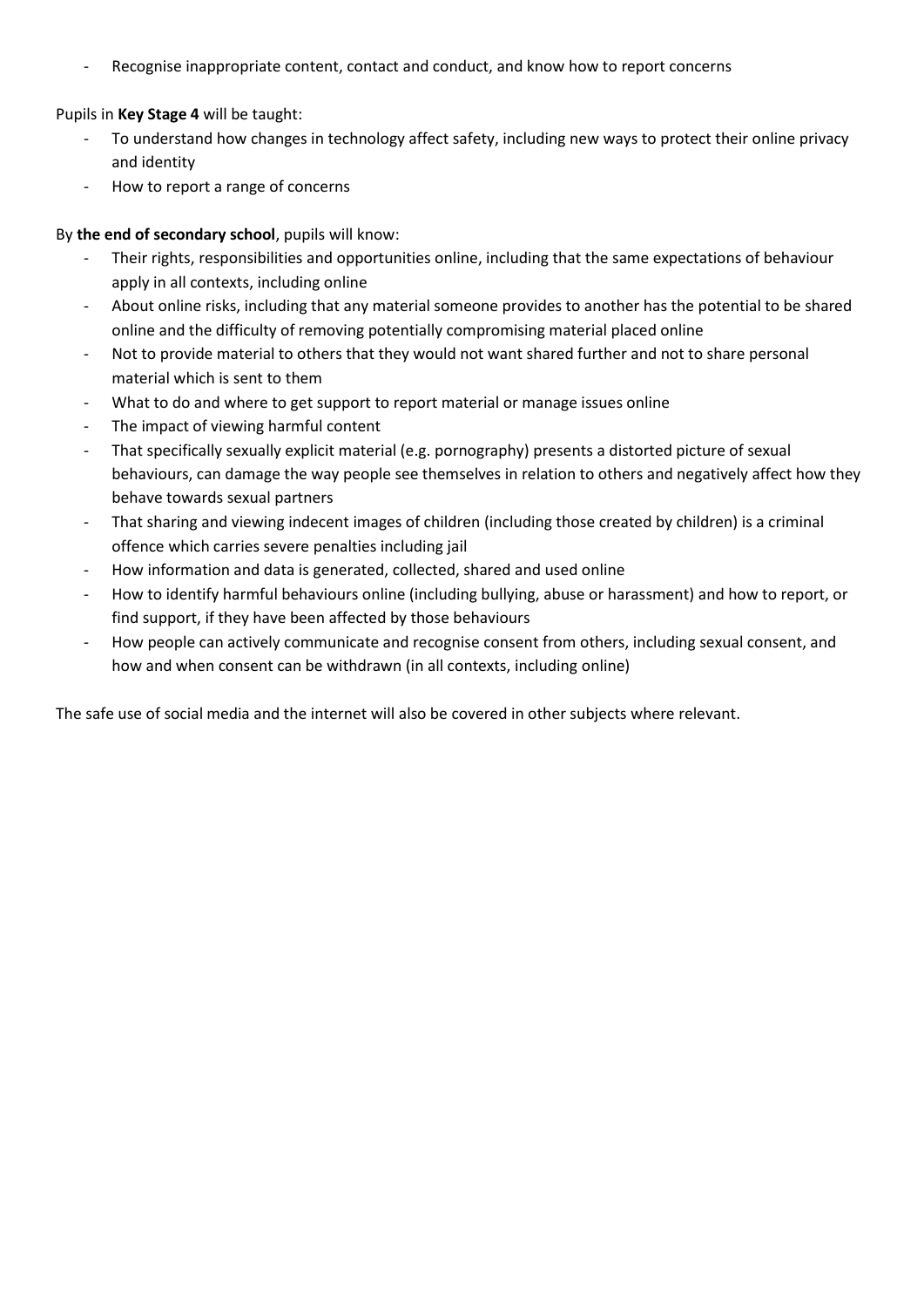# **APPENDIX TWO**: online safety risk assessment

| <b>Description</b>                                | <b>Details</b>                                                                                                                                                                                                                                                                 | Who?                | <b>Mitigating action</b>                                                                                                                                                                                                                         |
|---------------------------------------------------|--------------------------------------------------------------------------------------------------------------------------------------------------------------------------------------------------------------------------------------------------------------------------------|---------------------|--------------------------------------------------------------------------------------------------------------------------------------------------------------------------------------------------------------------------------------------------|
| Exposure to<br>inappropriate<br>online<br>content | • Commercial – adverts, spam, sponsorship,<br>personal info<br>• Extremist - violent / hateful content<br>• Sexual - pornographic or unwelcome sexual<br>content<br>• Values – bias, racist, misleading info or<br>advice                                                      | Children &<br>staff | • Acceptable Use Agreement<br>• Appropriate filtering<br>• Pupils actively taught how to<br>report concerns about content<br>• Information shared with<br>parents/carers about filtering<br>systems at home<br>• All staff have Prevent training |
| Inappropriate<br>online<br>contact                | • Aggressive - being bullied, harassed or<br>stalked<br>• Sexual - harassment, meeting strangers,<br>being groomed<br>• Values - self harm, unwelcome persuasions<br>NOTE: Ivel Valley pupils may be particularly<br>vulnerable to this due to their SEND                      | Children &<br>staff | • Online Safety policy<br>• Reporting mechanism<br>• Appropriate monitoring<br>• Online safety teaching & learning<br>• DSL and Area of Learning lead<br>work to identify SEND-specific<br>resources                                             |
| Inappropriate<br>online<br>behaviour              | • Commercial - Illegal downloading, hacking,<br>gambling, financial scams, terrorism<br>• Aggressive - being bullied, or harassing<br>others<br>• Sexual - peer harassment, creating and<br>uploading inappropriate material<br>• Values – providing misleading info or advice | Children &<br>staff | • Acceptable Use Agreement<br>• Safeguarding policy<br>• Infrastructure security<br>• Appropriate monitoring<br>• Online safety teaching & learning<br>• DSL and Area of Learning lead<br>work to identify SEND-specific<br>resources            |
| Cyber and<br>Information<br>Security              | • Data Protection - data loss or compromised<br>• Security Intrusion - information or access is<br>compromised e.g. hack or virus/malware                                                                                                                                      | <b>Staff</b>        | • Data Protection Policy<br>• Password policy<br>• Data Protection Officer<br>• Firewall security<br>• Protective systems (anti-virus)<br>• Software updating regime                                                                             |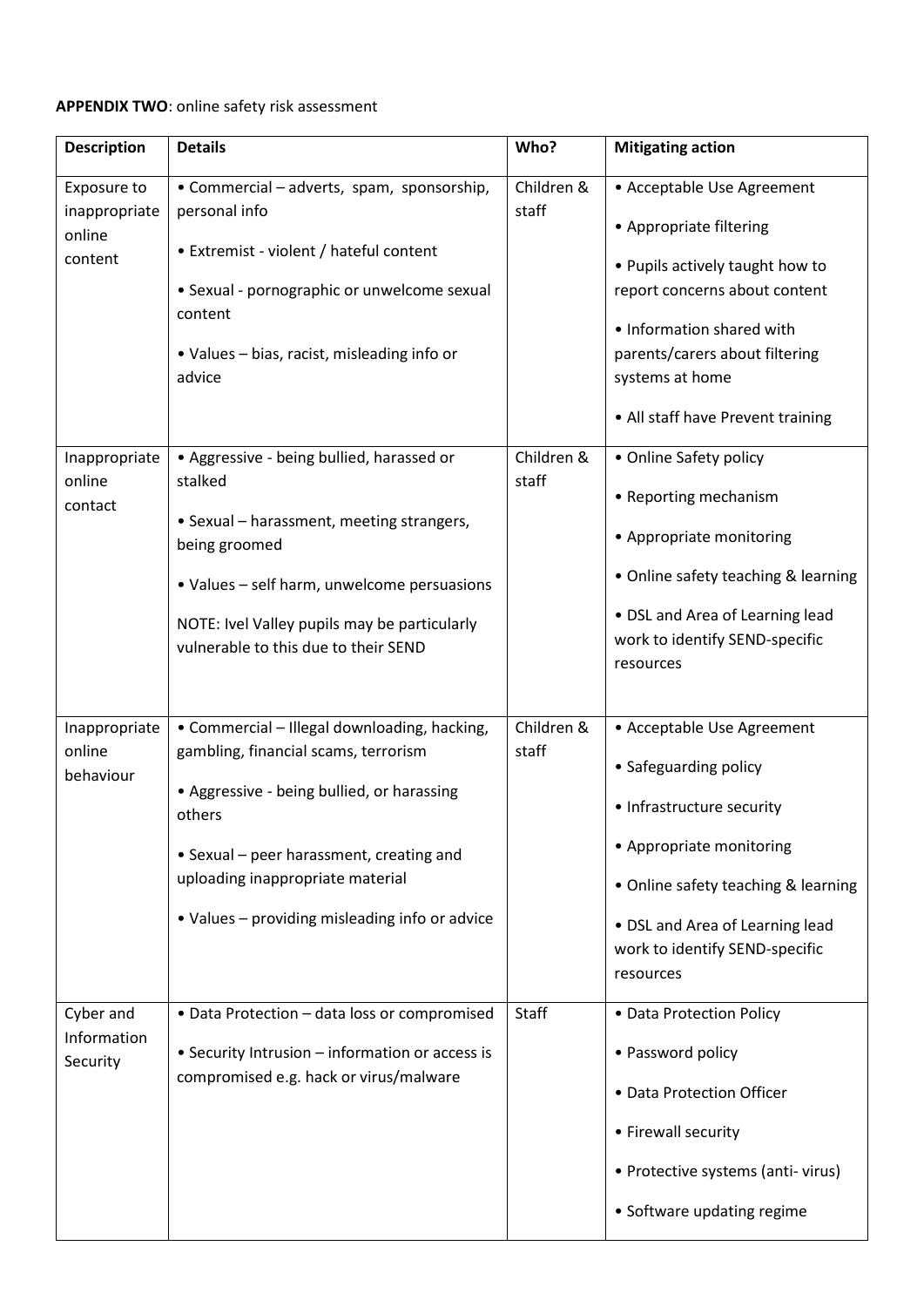|              |                                                                |       | • Incident management                                                                                                                                                                                                                                                |
|--------------|----------------------------------------------------------------|-------|----------------------------------------------------------------------------------------------------------------------------------------------------------------------------------------------------------------------------------------------------------------------|
| Safeguarding | • Staff capability to recognise, respond and<br>resolve issues | Staff | • Training programme including<br>induction, refreshers and weekly<br>safeguarding updates<br>• Use of CPOMS to record<br>information<br>• Senior leadership and Designated<br>Safeguarding Lead responsibilities<br>• Clear lines of escalation<br>• UKSIC Helpline |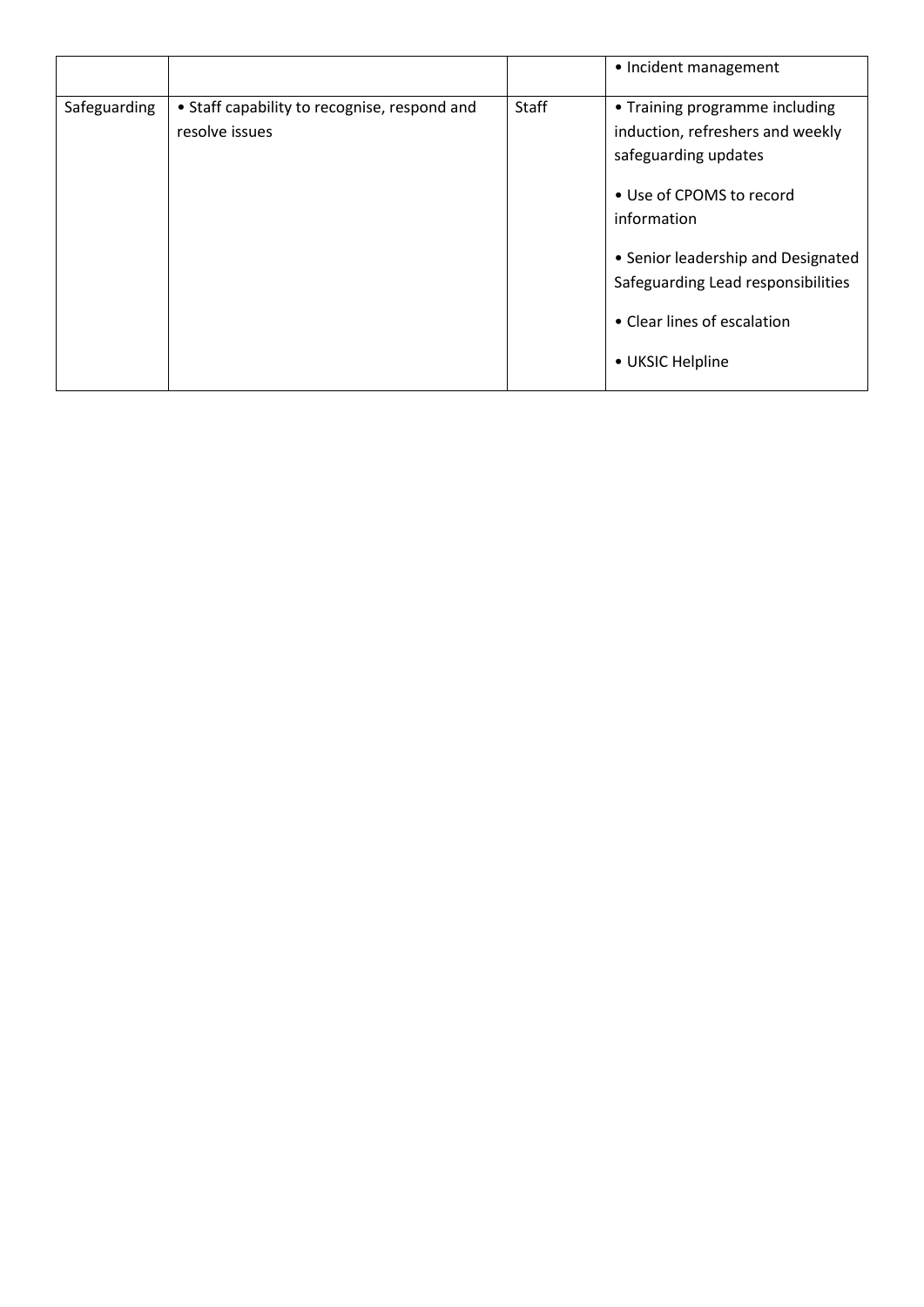# **APPENDIX THREE**: Prevent specific risk assessment

| <b>Description</b>                                                                                                                                               | Yes / No | Who?       | <b>Supporting action</b>                                                                                                                                                                                                                                                                                                                                                                         |
|------------------------------------------------------------------------------------------------------------------------------------------------------------------|----------|------------|--------------------------------------------------------------------------------------------------------------------------------------------------------------------------------------------------------------------------------------------------------------------------------------------------------------------------------------------------------------------------------------------------|
| Does your safeguarding<br>policy make explicit that<br>the school sees protection<br>from radicalisation and<br>extremist narratives as a<br>safeguarding issue? | Yes      | <b>DSL</b> | <b>Radicalisation and Prevent</b><br>is identified in the<br>safeguarding policy, and<br>Keeping Children Safe in<br>Education is referred to<br>for further detail.                                                                                                                                                                                                                             |
| Are the lead contact for<br>Prevent responsibilities<br>clearly identified in the<br>policy?                                                                     | Yes      | <b>DSL</b> | Having such a large staff<br>team, we are consistent in<br>guiding staff to refer all<br>safeguarding concerns to<br>the DSL or deputy.                                                                                                                                                                                                                                                          |
| Does the policy make<br>explicit how Prevent<br>concerns should be<br>reported within school?                                                                    |          |            | We give our staff clear<br>information to report all<br>concerns through CPOMS,<br>which ensures<br>consistency.                                                                                                                                                                                                                                                                                 |
|                                                                                                                                                                  |          |            | In Central Bedfordshire,<br>any concerns connected<br>to radicalisation would<br>follow the same referral<br>process as other<br>safeguarding concerns, i.e.<br>through Access &<br>Referrals.                                                                                                                                                                                                   |
| Are Fundamental British<br>Values (FBV) considered in<br>curriculum planning?                                                                                    | Yes      | <b>SLT</b> | Our curriculum was<br>designed in-house, and<br>FBV were integrated into<br>the development process.<br>In addition:<br>Personal, Social &<br><b>Emotional Development is</b><br>one of our prime areas of<br>learning; Understanding<br>the World is one of our<br>specific areas.<br>Ongoing development of<br>FBV-related provisions is<br>in our School<br>Improvement &<br>Development Plan |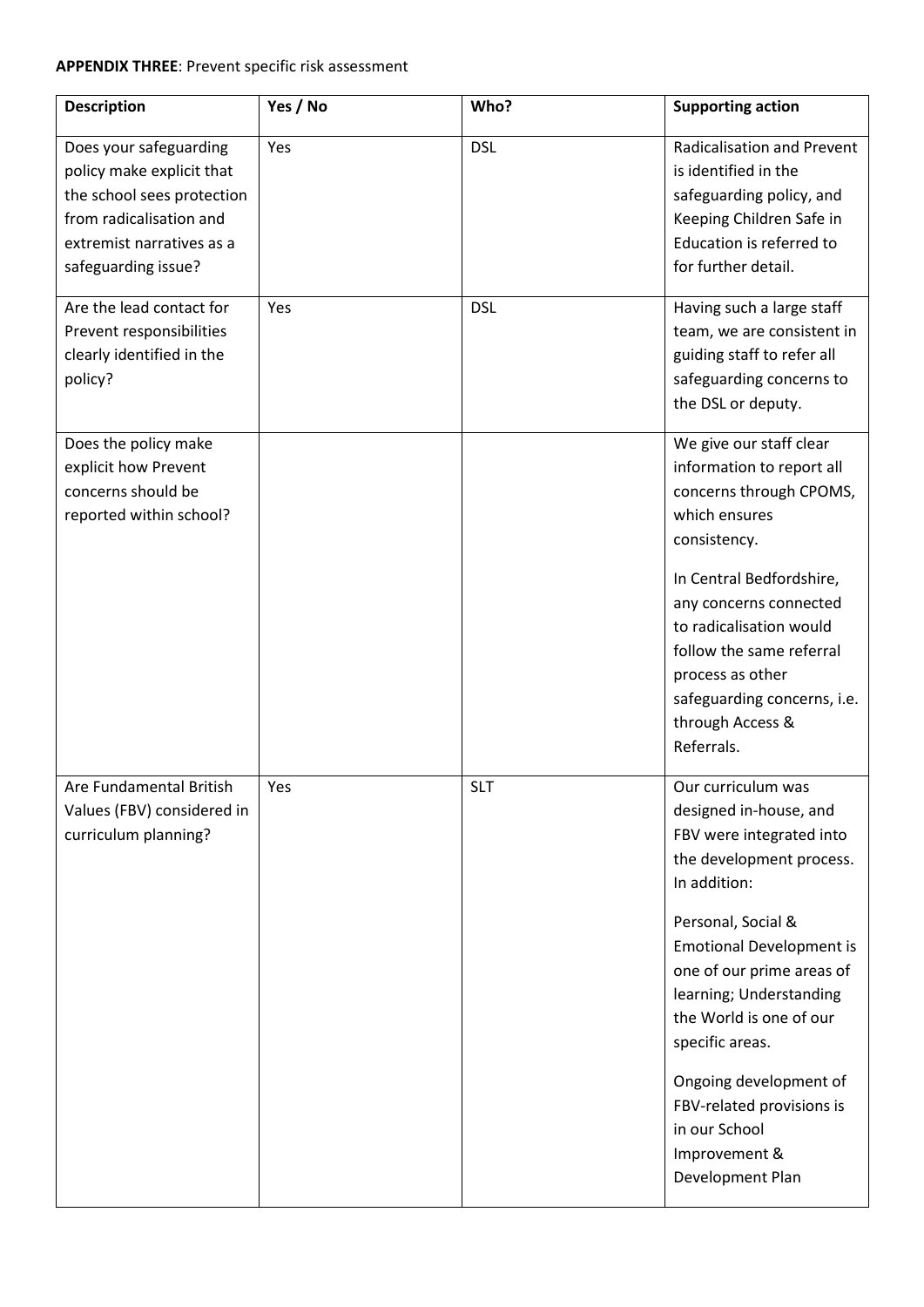|                                                                                                                                             |     |            | Diversity has been a<br>significant area of focus<br>and development                                                                                                                                                                                                                                                                                                                           |
|---------------------------------------------------------------------------------------------------------------------------------------------|-----|------------|------------------------------------------------------------------------------------------------------------------------------------------------------------------------------------------------------------------------------------------------------------------------------------------------------------------------------------------------------------------------------------------------|
| Thinking about an incident<br>of radicalisation and/or<br>extremism - has the<br>setting considered<br>specific potential areas of<br>risk? | Yes | <b>SLT</b> | We have a School<br>Emergency Plan on a<br>shared 'emergencies'<br>drive that SLT have<br>accessed to. We have<br>experience in managing<br>SARs.                                                                                                                                                                                                                                              |
| Does the school have clear<br>guidance for visiting<br>speakers?                                                                            | Yes | <b>SLT</b> | For any external services<br>being sought, we only use<br>known and recommended<br>training providers. When<br>visitors arrive, the office<br>team follow clear<br>procedures to verify their<br>identify.<br>Our premises are currently<br>only used by established<br>local charities that provide<br>disability support, or by<br>groups connected to<br>health or social care<br>partners. |
| Have ALL staff received<br>appropriated training on<br>Prevent?                                                                             | Yes | <b>DSL</b> | All staff - including<br>support staff - complete<br>Prevent training as part of<br>their induction. Prevent is<br>also referred to in initial<br>safeguarding training.<br>Relevant updates are<br>shared throughout the<br>year in safeguarding<br>update emails, and<br>Prevent is updated yearly.                                                                                          |
| Does the E-Safety Policy<br>refer to the requirements<br>of the Prevent guidance?                                                           | Yes | <b>DSL</b> | This risk assessment is<br>appended to the online<br>safety policy to firmly<br>connected Prevent<br>strategy with online<br>safety. The policy also<br>clearly reflects the need<br>for appropriate filtering<br>that blocks access to                                                                                                                                                        |